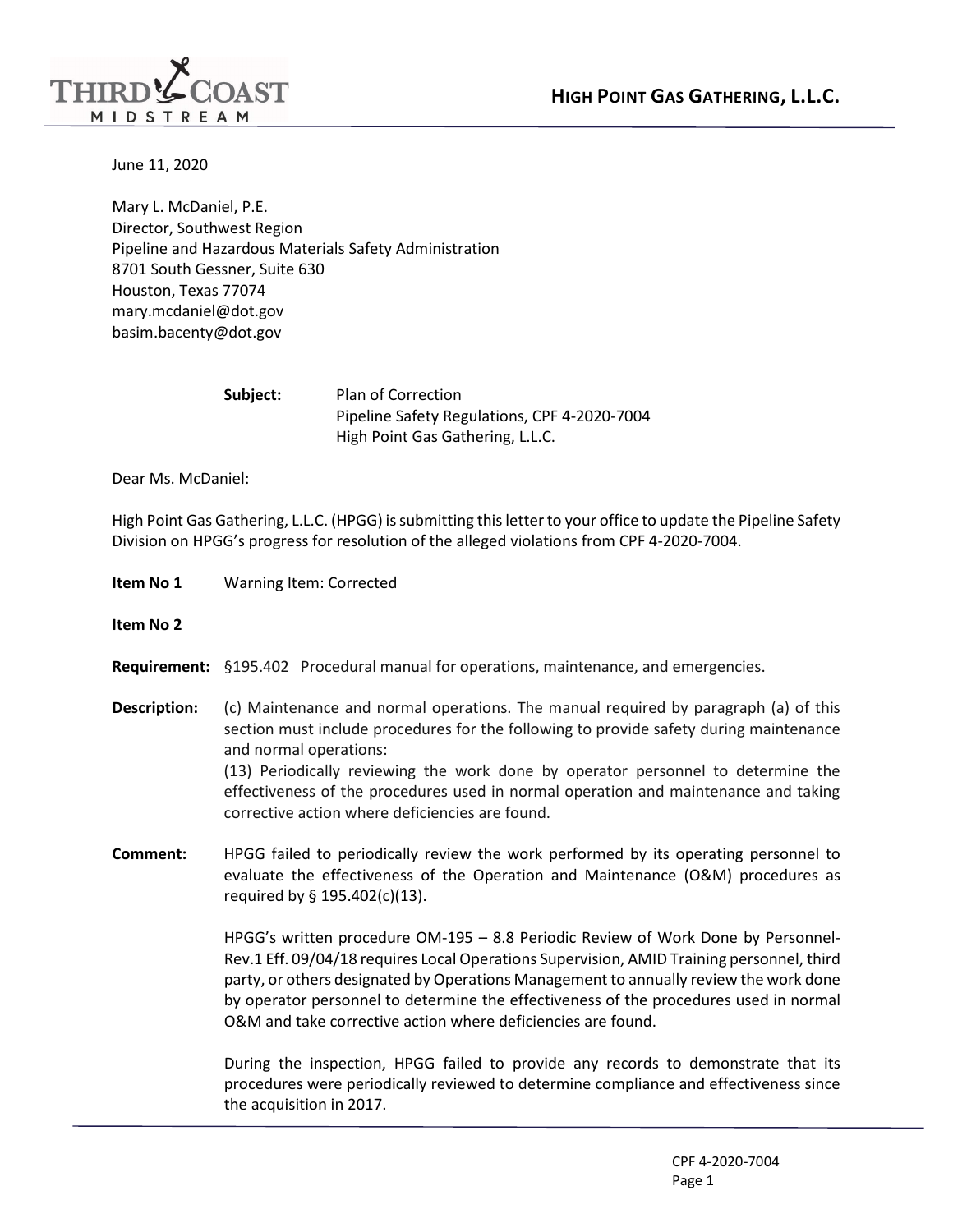

 personnel to determine the effectiveness of the procedures used in normal operation **HPGG Comment:** In November 2020, HPGG will undertake the annual review of the work done by and maintenance, document that review and the results of the review and take any necessary corrective action where deficiencies are found.

## **Item No 3**

- **Requirement:** §195.573 What must I do to monitor external corrosion control?
- Description: **Description:** (a) Protected pipelines. You must do the following to determine whether cathodic protection required by this subpart complies with §195.571:

 (1) Conduct tests on the protected pipeline at least once each calendar year, but with intervals not exceeding 15 months. However, if tests at those intervals are impractical for separately protected short sections of bare or ineffectively coated pipelines, testing may be done at least once every 3 calendar years, but with intervals not exceeding 39 months.

 **Comment:** HPGG failed to conduct an annual cathodic protection (CP) survey on its 10" offshore with intervals not exceeding 15 months to ensure that the pipeline is protected. crude pipelines at Viosca Knoll-817 to Main Pass-290 at least once each calendar year, but

> HPGG's written procedure OM-195 – 14.3 External Corrosion Rev. 1 Eff. 09/04/2018, section 14.3.9a, requires tests to be conducted on the protected pipeline at least once each calendar year, but with intervals not exceeding 15 months.

> During the inspection PHMSA requested CP survey reports for the system for the past three years. HPGG provided CP survey reports for year calendar years 2016 and 2017 performed by Genesis Offshore Holdings, the previous operator. HPGG stated that a CP survey was not performed on the systems for calendar year 2018.

 **HPGG Comment:** HPGG conducted the annual cathodic protection (CP) survey on its 10" offshore crude pipeline at Viosca Knoll-817 to Main Pass-290 in 2019 and will continue to inspect at least once each calendar year, but with intervals not exceeding 15 months to ensure that the pipeline is protected. Documentation of the survey is attached.